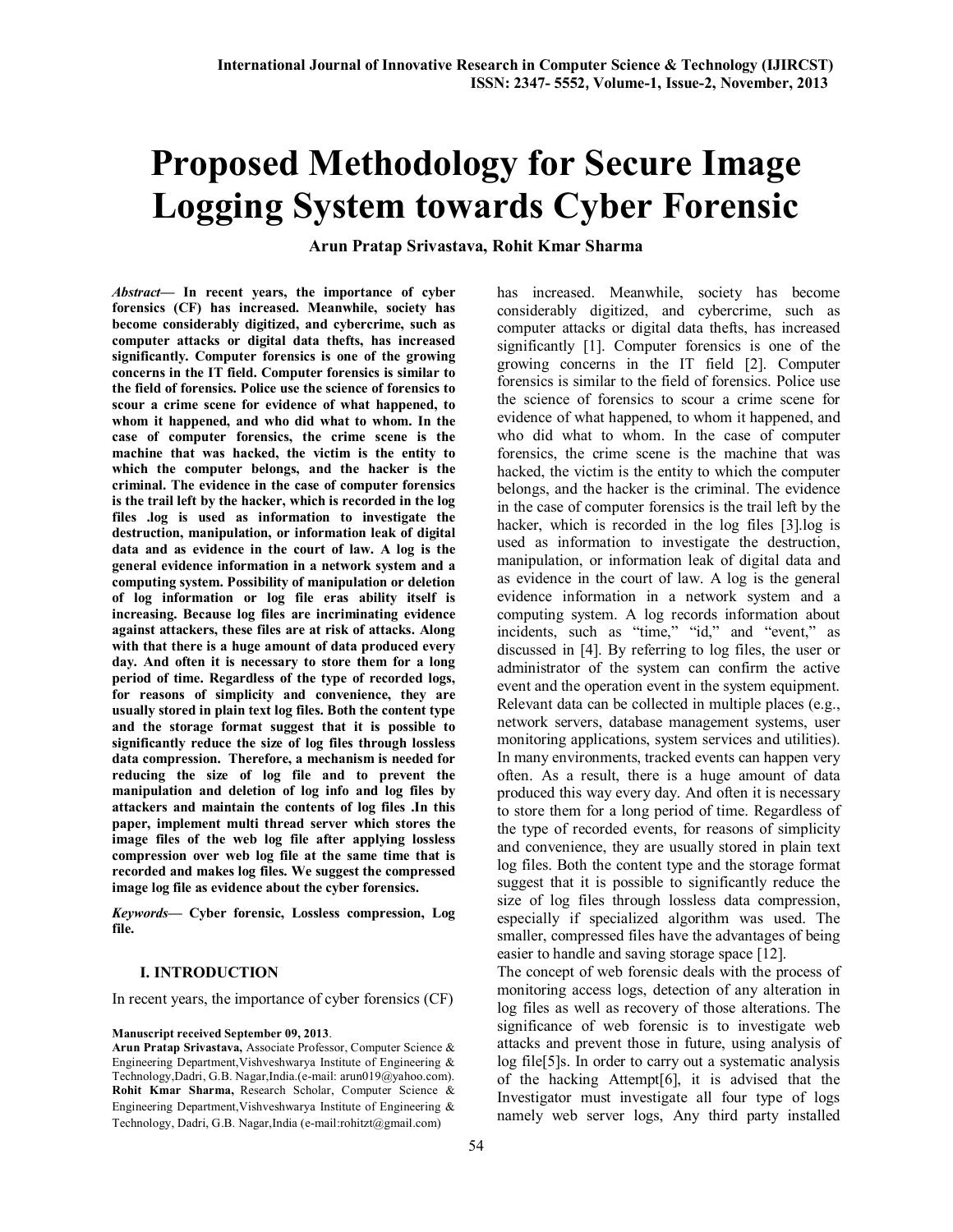software logs, Operating system logs and client side logs[7][8]. Now we can assume the importance of log files in web forensic. There are many web attacks which are used to alter the integrity of log files like user to root (U2R) attack, in which the intruder exploits some vulnerability associated with the operating system and web server environment of the server machine under attack to perform the conversion from user to root level [9]. In order for computer forensics to be effective, one must have accurate and trust worthy log files. Log files are one of the means available for securing a network against intrusion. Log files record network traffic, taking note of the IP addresses trying to access your network, on which ports access was attempted, time and date of the

attempt, whether or not the attempt was successful, etc. If used correctly log files can be very helpful in maintaining network security and integrity [3]. However, for log files to provide any measure of security logging must be activated and the log file must be checked periodically. Using log files in this manner will provide protection against novice hackers. Liu Jiqiang has proposed security of logs in [10]. In this approach, the security of logs is based upon the security of the systems which the logs were kept in. We bring forwards a system called Secure Audit Logs Server which adopts encryption and dynamic MAC to guarantee the integrity and dependability of the logs. This is important for obtaining effective evidences. Another approach is proposed by Patrick Stahlberg et.al. [11] In which they shows that how to preserve database table storage, the transaction log, indexes, and other system components. Then address the problem of unintended data retention by proposing a set of system transparency criteria and at last apply specific techniques for secure record deletion and log expunction that increase the transparency of database systems, making them more resistant to forensic analysis.

## **II. LOG FILE**

Any specific event that has been taken place within a system or network of an organization is capture by log file as the collection of log entries where these log entries contain the information related to that specific event [13]. Verities of logs file available within an organization to capture records associated with computer security which are generated by many sources including security software's like firewalls, antivirus, intrusion detection and prevention system and many other applications. Regular log analysis is advantageous for recognizing security incidents, strategy violations, fake activity, and functioning problems. Logs are also helpful for performing auditing and forensic analysis, carrying internal investigations; define threshold limit, and recognizing operational fashions and long-term problems [14].

Log file used ASCII code format with .log extension for tracking the operation performed by any user simply by capturing the messages generate by an application, service and operating system or by different functioning logs and alert services. For example Web servers maintain a log files record for every request made to the server [15].

Recently log file are used for analysing network performance, optimizing system and record the action performed by user, and, and make available data useful for examine malicious activity within many of organizations and associations [13]. Were as primarily, log file generally used for troubleshoot problems. . Within an organization, many logs contain records related to computer security; common examples of these computer security logs are audit logs that track user authentication attempts and security device logs that record possible attacks [18].

## **III. LOG FILES IN CYBER FORENSIC**

Cyber forensics is an significantly derived and proven technique towards the protection, compilation, justification, recognition, investigation, explanation and presentation of cyber evidence consequent from cyber sources for the purpose of facilitate or furthering the reconstruction of events found to be criminal or helping to predict the unconstitutional actions shown to be troublesome to planned operations [19].One important Element of cyber forensics is the reliability of the cyber evidence.

In Cyber forensic, log files are like the black box on an airplane that traces the events happened within an organization's system and networks. Logs are collection of log entries that play a very significant responsibility in facts congregation and each entry contains information related to a precise event that has happened within a system or a network. Log files helps cyber forensic process in probing and seizing computer, obtaining electronic evidence for criminal investigations and maintaining computer records for the federal rules of evidence [ 20].

# **IV. LOG MANAGEMENT**

The figure of threats against networks and systems have significantly enhanced with the world wide exploitation of network servers, service station and other computing devices. Quantity and diversity of computer security logs and with the revolution of computer security logs, computer security log management is essential [13]. Log management's are required to guarantee that computer security records are stored in satisfactory detail for a suitable period of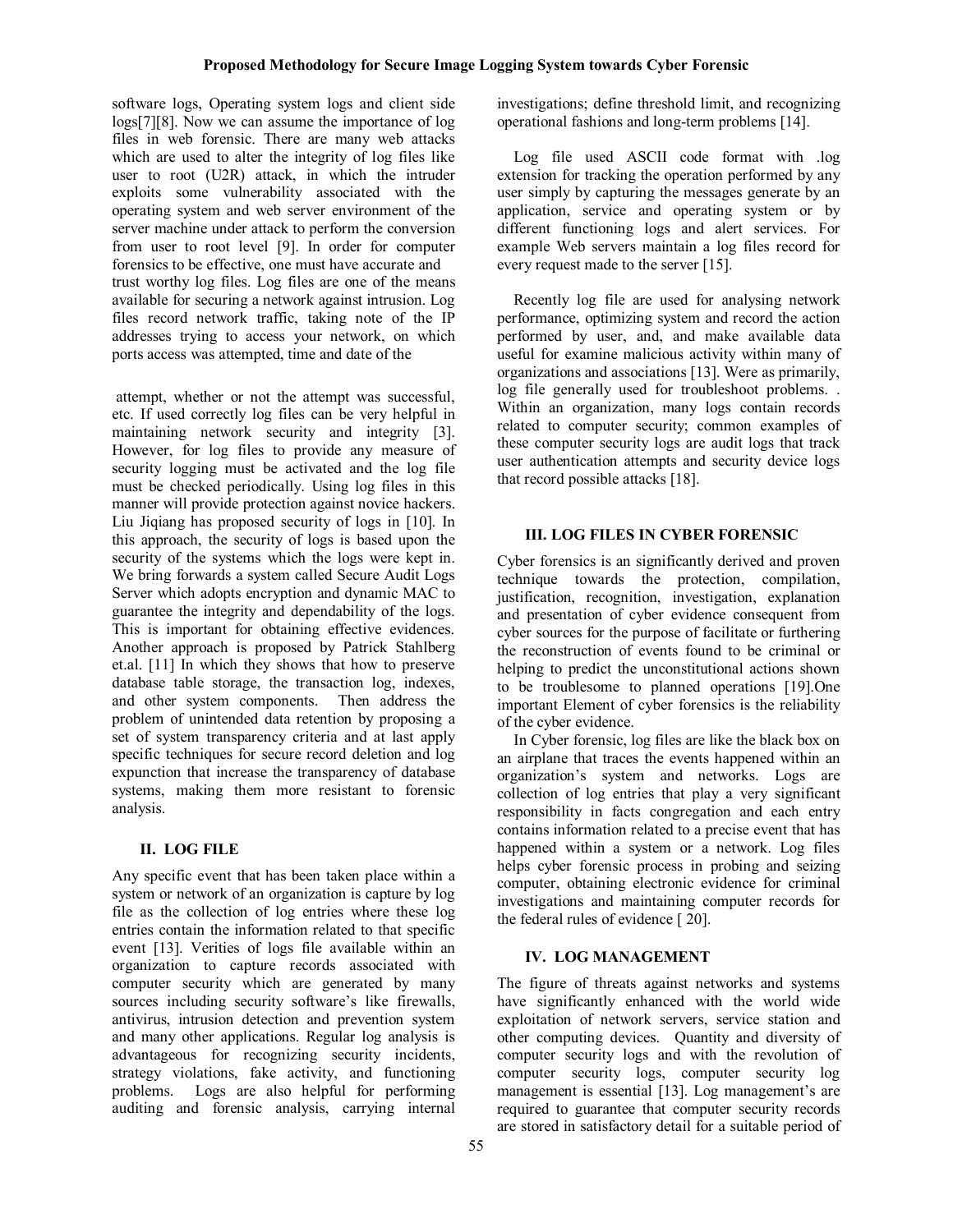time. Log management is the process for creation, broadcasting, storing, examine, and organizing of computer security log data. The elementary problem with log management is successfully balancing a limited quantity of log management resources with a continuous supply of log data. Log creation and storage can be convoluted by numerous factors, as well as high number of log sources; inconsistent log content, formats, and timestamps among sources; and progressively large volumes of log data [13, 16, and 17]. Log management also contains protecting the confidentiality, integrity, and availability of logs. Another problem with log management is ensuring that safety, system, and network administrators regularly perform effective analysis of log data.

#### **V. PROBLEM STATEMENT**

The aim of this paper is to propose an effective and efficient scheme for cyber forensics to resolve following problems that arise during log file analysis for forensic investigation.

- Digital investigations are becoming more time consuming and complex as the volumes of data required to analysis is large in size therefore lossless compression log file in lossless manner.
- There is possibility of manipulation or deletion of log information. Because log files are incriminating evidence against attackers, these files are at risk of attacks. Therefore, a mechanism is needed to prevent the manipulation and deletion of log info and log files by attackers and maintain the contents of log files that are created at the time of outbreak.

#### **VI. PROPOSED FRAMEWORK**

The Details of Proposed framework are as follows:

- *A. Log Fetching-* The first tier contains the client that produces the log data. Some hosts run logging client applications or services that make their log data available through networks to log servers in the second tier. Other hosts make their logs available through other means, such as allowing the servers to authenticate to them and retrieve copies of the log files.
- *B. Log compression-* Log compression is storing a log file in a way that reduces the amount of storage space needed for the file without altering the meaning of its contents. Log compression is often performed when logs are rotated or archived. .A multi-tiered log file compression solution shall be proposed. Every

of the three tiers address one notion of redundancy. The first tier handles the resemblance between neighbouring lines. The second tier handles the global repetitiveness of tokens and token formats. The third tier is general-purpose compressor which handles all the redundancy left after the previous stages. The tiers are not only optional, but each of them is designed in several variants differing in required processing time and obtained compression ratio. This way user with different requirements can find combinations which suit them best. We propose five processing schemes for reasonable ratios of compression time to log file size reduction. A collection of scripts to determine the compression ratios, compression times and decompression times when using data compression was compiled. These scripts were used to run tests on a collection of log files and the obtained statistics recorded.

*C. Log Protection***-**Log files include log entries associated with system and network activity, they need to be protected from breaches of their confidentiality and integrity. For example, logs might intentionally or accidentally record susceptible information such as users' passwords and the content of e-mails. This raise security and isolation concerns containing both the individuals that assessment the logs and others that might be able to access the logs through authorized or unauthorized means. Logs that are secured improperly in storage or in transit might also be susceptible to intentional and unintentional alteration and destruction. This could cause a variety of impacts, including allowing malicious activities to go unnoticed and manipulating evidence to conceal the identity of a malicious party. For example, many root kits are specifically designed to alter logs to remove any evidence of the root kits' installation or execution [21].

To meet data retention requirements, our proposed methodology need capture log entries in image format at server side simultaneously as log entries records by log file in .text format.

### **VII. METHODOLOGY**

Seunghee Yoo, Yilhyeong Mun, Dongsub Cho [22] proposed an methodology having multi thread TCP server which stores the image files of the web URL pages of the same as .text log files makes. As shown in figure 2.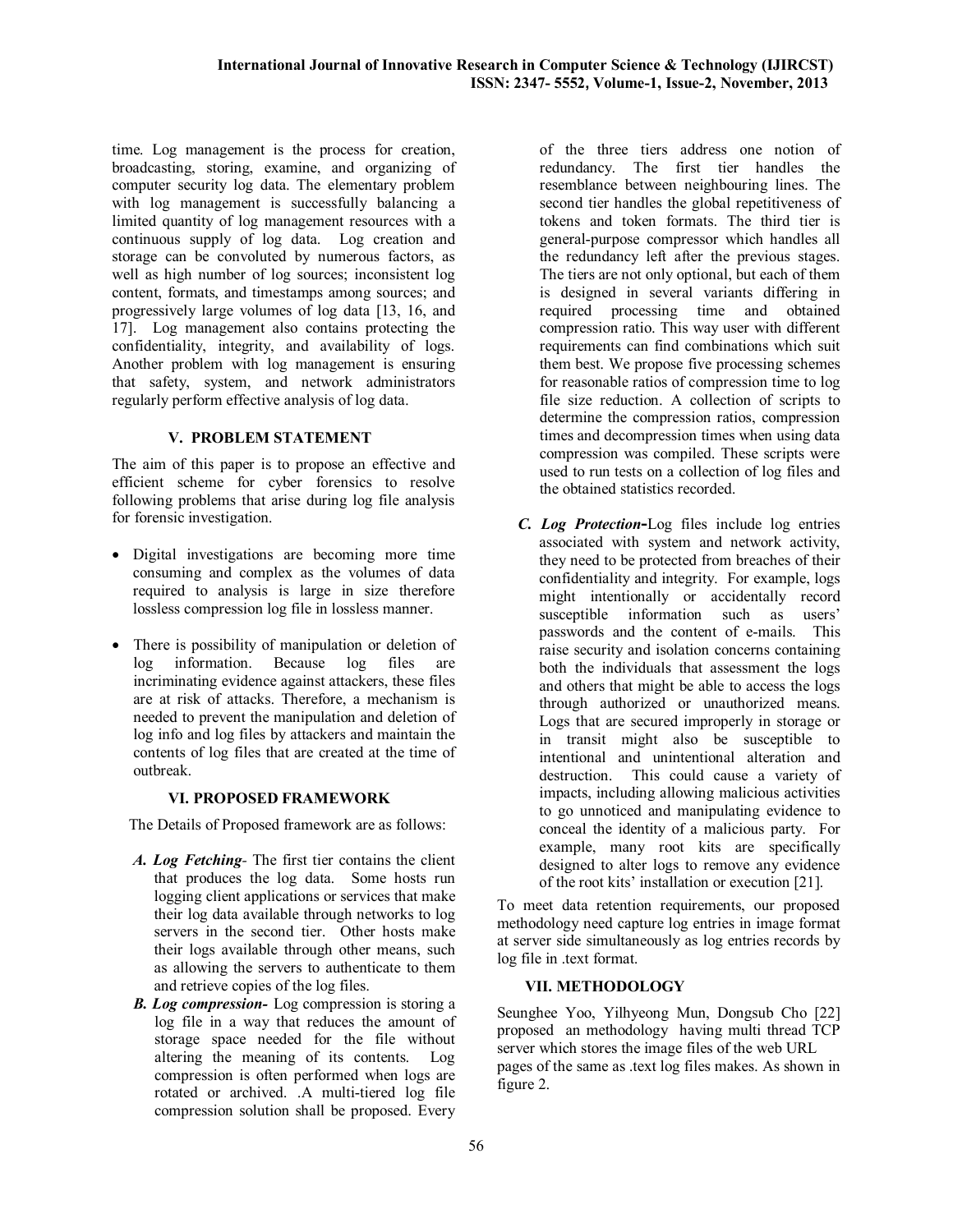## **Proposed Methodology for Secure Image Logging System towards Cyber Forensic**



Fig 1: Proposed architecture for protecting Web log File



Fig 2: Image logging system